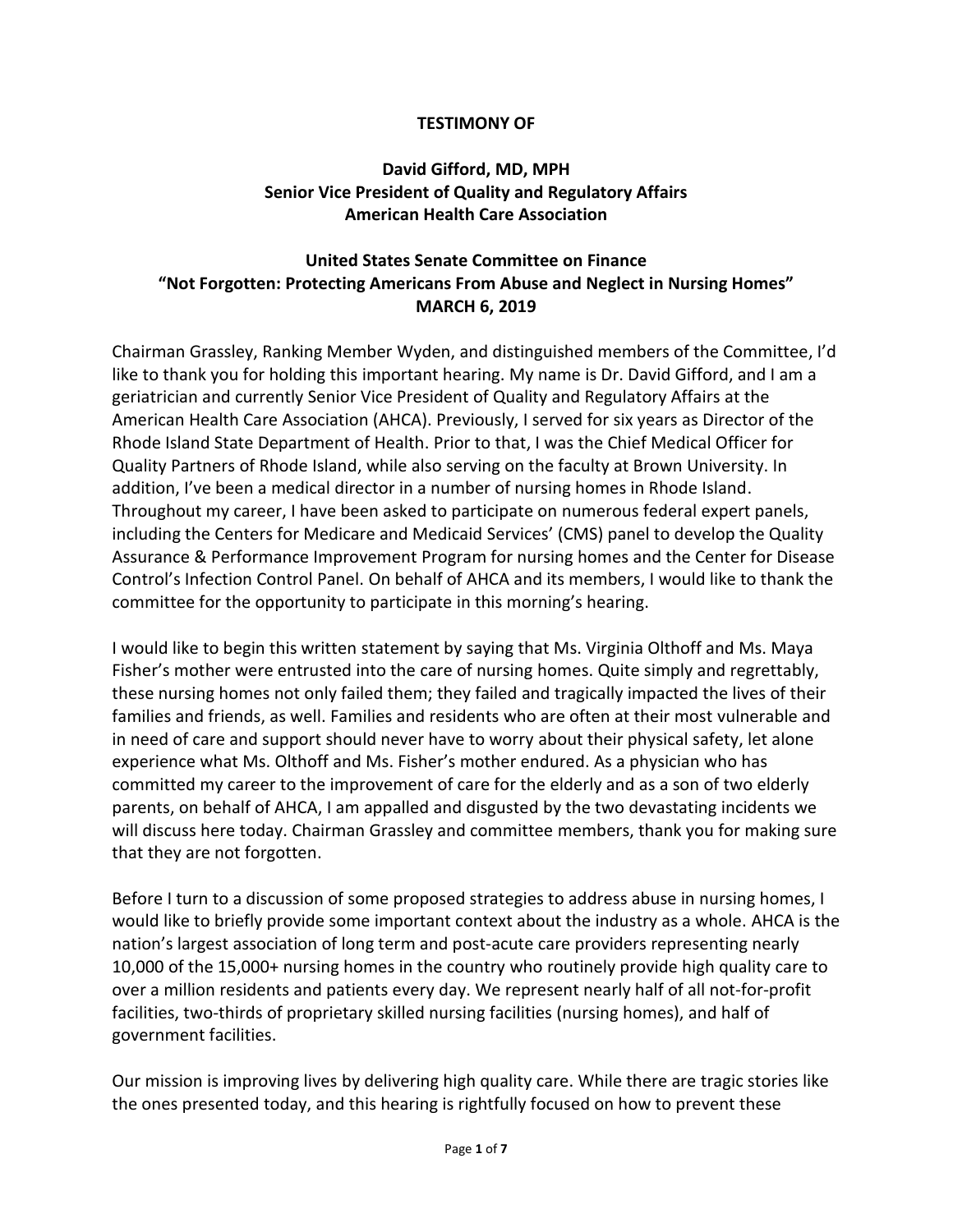tragedies in the future, I also want to remind you and the American public that there are also countless heartwarming accounts of nursing home staff caring for residents as if they were their own family members. One of the privileges of my job is to travel the country and meet nurses, nursing assistants and nursing home staff from around the country who dedicate their lives to the care of the elderly. Today, I hope that we focus on solutions to prevent these unconscionable incidents in the future and limit using too broad a brush to castigate the countless, hard-working, committed staff caring for elderly residents in nursing homes around the country.

Staff such as the more than 200 employees at the Good Samaritan Society in Florida who left their families at home during Hurricane Irma to stay with their residents over several days, make preparations for the storm, and ensure the residents' safety.

Let me also tell you about the staff in a Colorado nursing home who cared for Jeraldine. After her husband passed away, she was prescribed an off-label antipsychotic and became depressed and socially withdrawn while in her home. This led to her admission to a Colorado nursing home. Over time, the dedicated team of certified nursing assistants (CNAs), nurses, and other caregivers got to know her and realized they could safely remove her from all psychotropic medications. Today, Jeraldine has experienced dramatic improvements. She is one of our most active residents, serving as a key member of the residents' council and, as she puts it, is "a different person" today than when she arrived. This turnaround in Jeraldine's quality of life was a direct result of the actions taken by the caring staff – something that is also going on around the country every day for the millions of residents for which our members care.

# **Quality Improvements in America's Nursing Homes**

I am proud to report to you, Chairman Grassley and Ranking Member Wyden, that in the last seven years, both the quality of care and caregiving methods used in our nursing homes have improved dramatically. We need to build off of this success to address the complex issues raised today.

In early 2012, AHCA launched the Quality Initiative, a member-wide challenge to meet specific, measurable targets in areas including hospital readmissions and the off-label use of antipsychotic medications and to adopt the Department of Commerce's Malcom Baldrige framework of health care excellence. Our members stepped up to that challenge.

Since the launch of this Initiative, our members have demonstrated significant qualitative and quantitative improvements in the care provided to nursing home residents. For the first time in the history of Baldrige program, an AHCA member in Idaho won the Department of Commerce's prestigious national Malcom Baldrige award for health care over all other health care providers.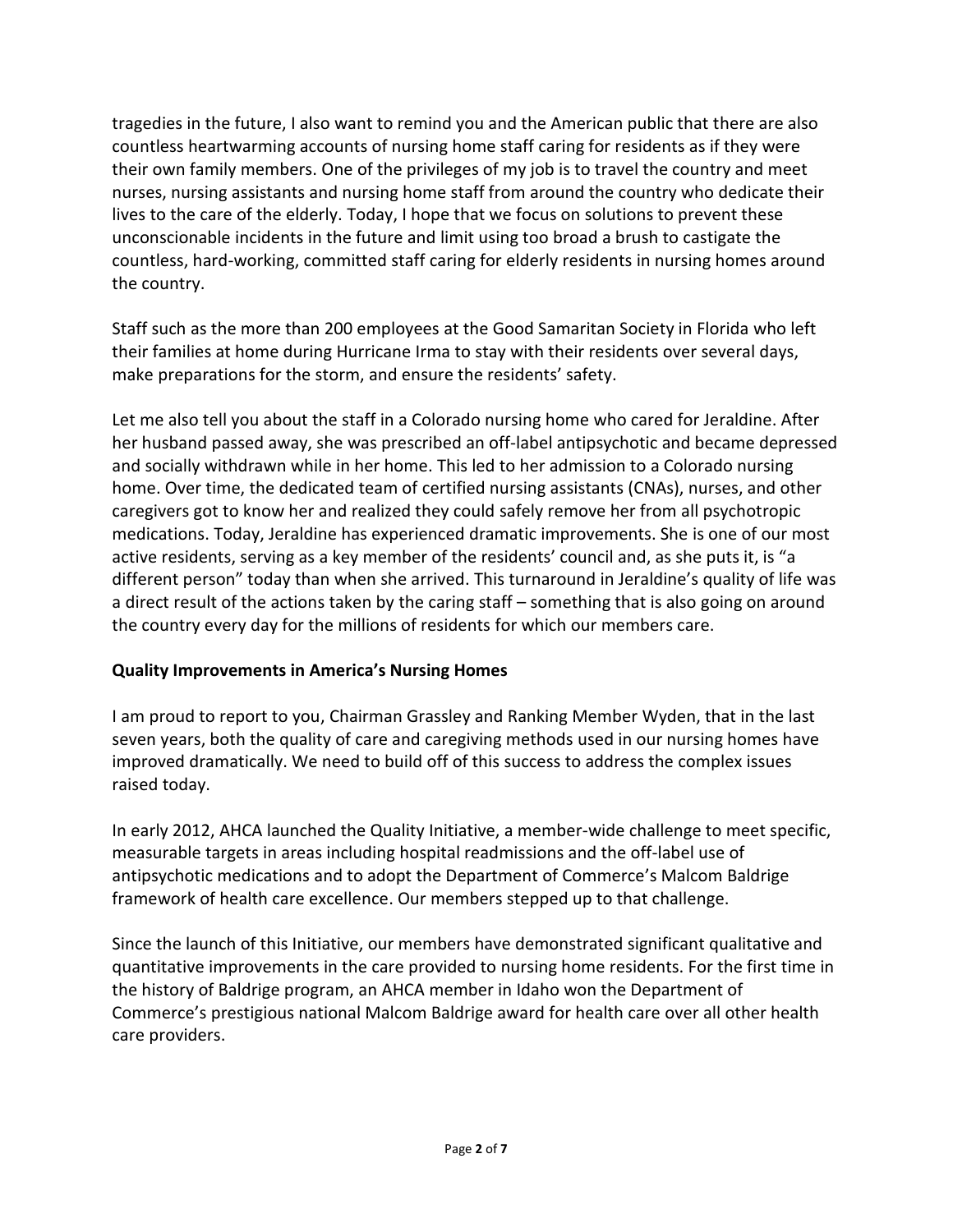First and most importantly, nursing homes over the past seven years have demonstrated improvement in 18 of the 24 quality outcomes measured and publicly reported by CMS. The data demonstrates further that:

- **Fewer residents are returning to the hospital from the nursing home.** An important measure of nursing home quality is the number of residents who return to a hospital because their condition has deteriorated during their nursing home stay. Today, that indicator of quality has changed for the better. Since 2011, the number of residents returning to the hospital after a nursing home stay has declined 11.6 percent.
- **Fewer residents are receiving antipsychotic medications.** Today, less than one in seven nursing home residents are receiving antipsychotic medications. This is a significant decline from 2011 when 25 percent of all residents received an antipsychotic.
- **Staff are spending more time than ever before with residents.** Remarkably, 75 percent of nursing homes received three out of five stars or better from CMS for staffing. In fact, in 2018, three out of every four nursing homes had more registered nurses and clinical staff caring for residents than what CMS projects they should have based on the type of residents in the facility. This is a significant improvement even compared to just two years ago when 18 percent had staff greater than what CMS expected based on the facility's residents. At the same time as described below we are facing serious staffing challenges.
- **Nursing homes provide more person-centered care today than ever before.** Only one in 18 nursing home residents report experiencing pain compared to one in eight in 2011. Moreover, since 2011, common ailments among nursing home residents have steadily declined. For example, we can document a 20 percent decrease in pressure ulcers, a 61 percent decline in urinary tract infections, and a 35 percent decline in depressive symptoms. And, as Jeraldine's story demonstrates, nursing homes have trained staff to better understand and care for residents with dementia without medications and replace antipsychotic medications with robust activity programs, social workers, and resident councils so that residents can be mentally, physically, and socially engaged.

#### **Improvements Have Been Made, But Challenges Remain**

The dramatic improvements described above are the result of the unrelenting commitment of AHCA members dedicated to improving the care provided for their nursing home residents. It also from AHCA's decision to identify and concentrate on root cause issues. However, from time to time, we fall short – sometimes terribly short.

Let me state for the record loudly and unequivocally: the cases of neglect and abuse like those we heard about today are inexcusable and should not happen – ever. The trust the elderly and their families place in us should never be violated.

AHCA is committed to preventing, not just reducing, future cases of neglect and abuse. Indeed, as AHCA's Senior Vice President of Quality and Regulatory Affairs, having spent my career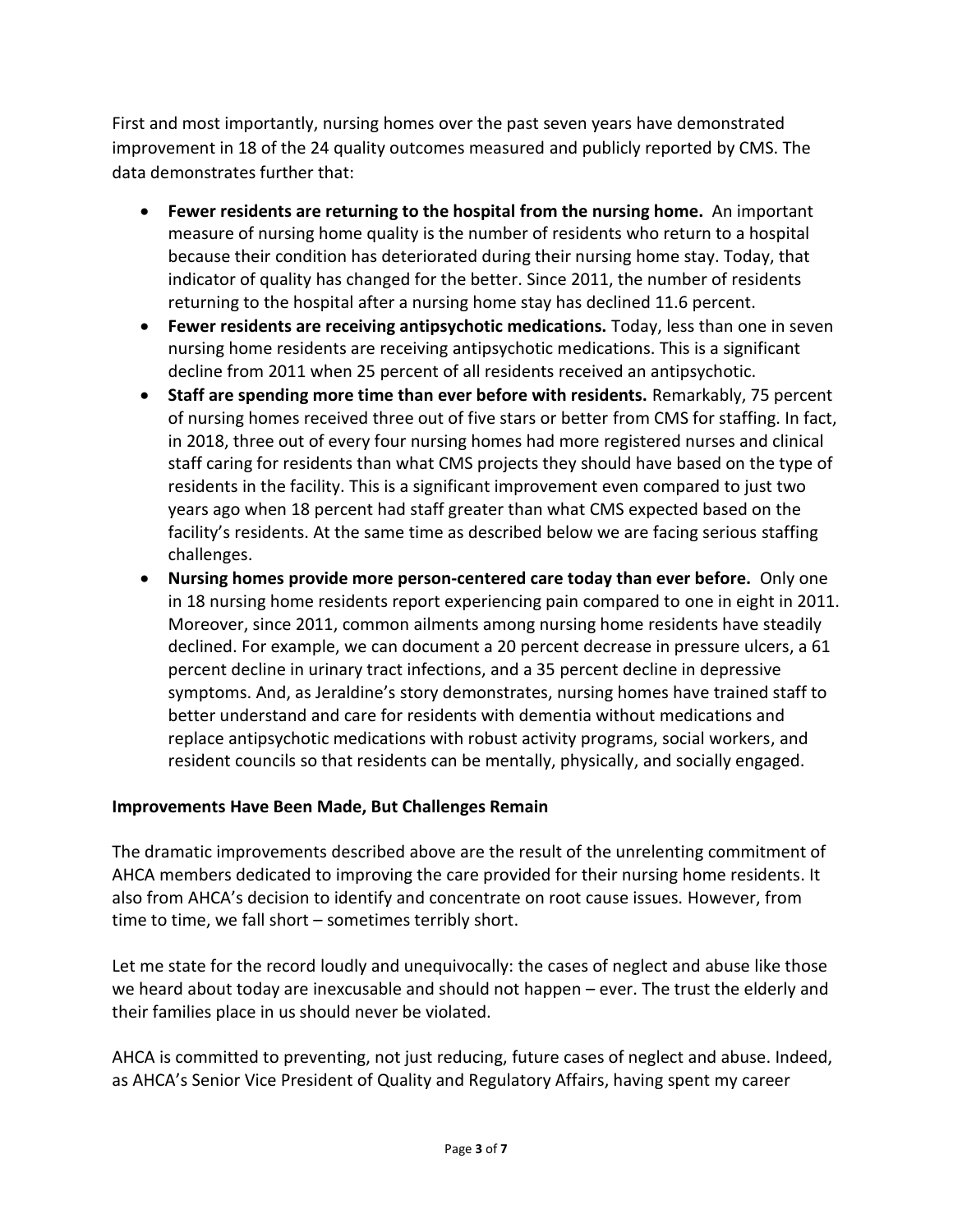working to improve nursing home quality, incidents like these are painful to hear, horrific and should never have happened to these individuals or to anyone else.

So how do we prevent something like what happened to Ms. Olthoff and to Ms. Fisher's mother from happening in the future?

As a representative of AHCA who is a primary care physician and former public health official, I think about prevention efforts in two important ways. First, how to prevent a disease from of adverse event from happening in the first place, which would be referred to as primary prevention – versus the second type, how do you treat and prevent a disease from getting worse – so called secondary or tertiary prevention. Both are effective strategies but need to be done in concert since neither alone are effective in preventing disease. Let me use the flu as an example. Primary prevention efforts would include the use of the influenza vaccine to prevent the influenza before it happens. When the vaccine is not effective, secondary and tertiary strategies are needed such using an oral antiviral medication such as Tamiflu, to treat individuals who have already developed the flue in order to prevent complications or the spread of the infection.

Using these public health principles as an analogy, currently, most CMS regulations and enforcement actions to address abuse would be classified as secondary or tertiary prevention efforts (that is steps and actions taken after an allegation of neglect or abuse). There is less focus on steps to prevent instances of abuse, or so-called primary prevention. For example, CMS already has extensive and broad regulations in place, $<sup>1</sup>$  and there are criminal laws and</sup> penalties about elder abuse. CMS regulations clearly state that residents shall not suffer from any abuse and require immediate reporting to law enforcement and the state licensing agency within two to 24 hours of any allegation of neglect or abuse; posting and notification of residents' rights; procedures on how to report allegations/concerns; and steps on reporting and investigating any allegations, as well as mandated employee education about abuse and reporting requirements. All of these are steps to be taken after neglect or abuse has occurred.

These regulations do not stand alone. Rather, they are augmented by CMS' vast authority to enforce and mandate penalties upon those nursing homes that are non-compliant after the abuse or neglect has occurred. For example, CMS must apply civil monetary penalties (CMP) up to \$21,393 per day upon a nursing home when cited for abuse or neglect that harms a resident. The per diem CMP remains in effect until the problem leading to abuse or neglect is corrected. Additionally, CMS can limit admissions to a nursing home, deny payments to that same facility, terminate a facility from Medicare and Medicaid, and report those individuals involved in a violation to the state professional licensing boards. In addition to requiring the nursing home to submit a plan of correction, CMS can also mandate remedies to fix the situation, including mandatory staff training, the transfer of at-risk residents to other facilities, hiring of an external

 $\overline{\phantom{a}}$ 

<sup>&</sup>lt;sup>1</sup> See F-tags 600 through 610 in the State Operating Manual at https://www.cms.gov/Regulations-and-Guidance/Guidance/Manuals/downloads/som107ap\_pp\_guidelines\_ltcf.pdf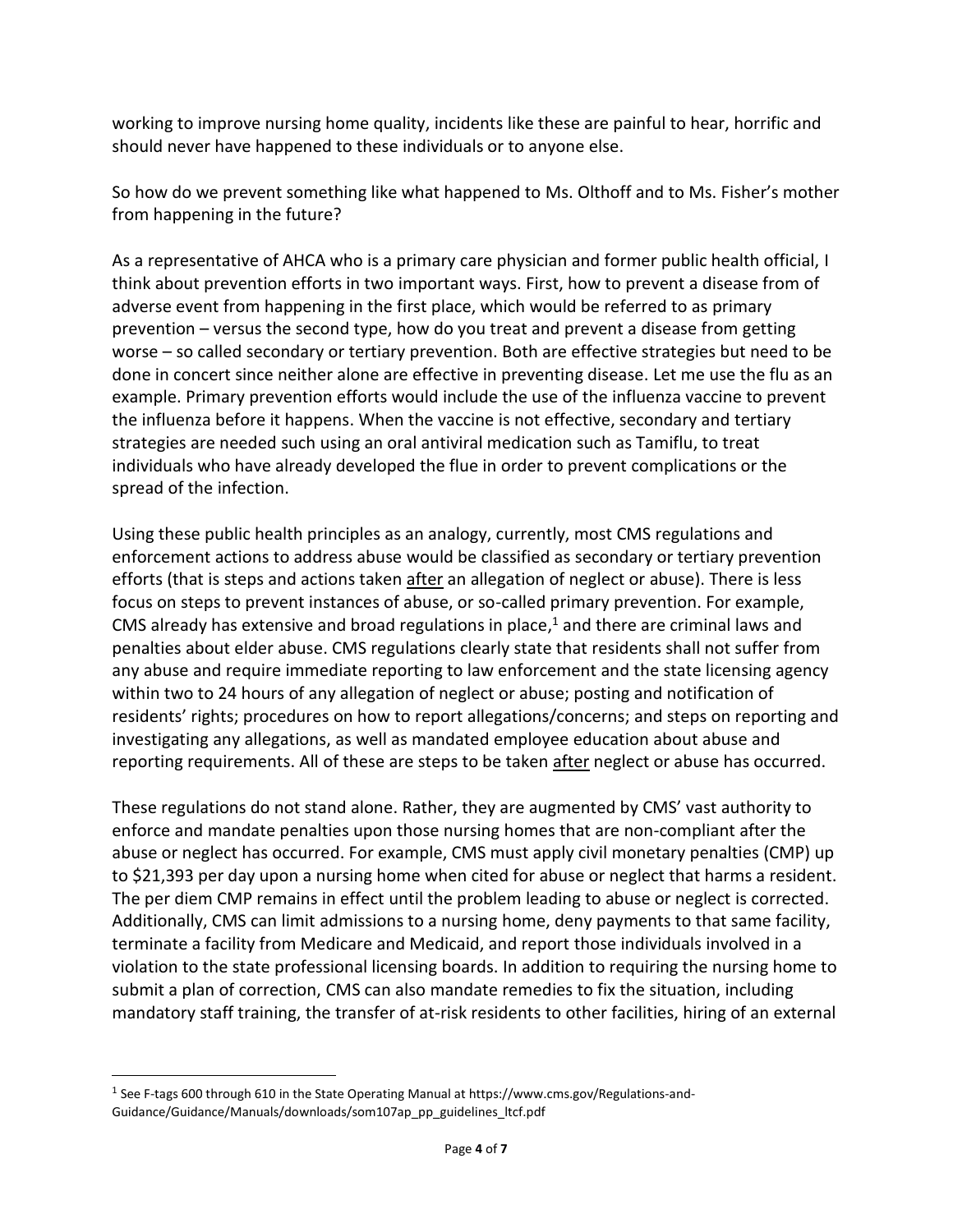manager/consultant, hiring of an external monitor, or any other remedy it determines necessary to remedy the problems found during their onsite inspections.

So as one can see, there is no shortage of regulations addressing abuse and neglect and the penalties are severe.

It is AHCA's position that neither the number of pages of regulations nor the amount of penalties imposed (secondary and tertiary prevention efforts) will stop bad actors from engaging in bad activities. Rather, we would recommend focusing on primary prevention strategies to prevent neglect or abuse before it happens. In order to develop effective primary prevention strategies, another tenant of public health efforts and quality improvement strategies to prevent disease and adverse events is to focus on the underlying root causes.

To identify potential causes, we have spoken with members and considered the abuse and neglect citations. After reviewing these specific citations of abuse and neglect to a resident, we make the following recommendations:

- 1. Expand federal programs that attract healthcare workers to the nursing home industry.
- 2. Strengthen federal regulations around reporting and sharing of information about employees who have engaged in abuse.
- 3. Make ratings of resident and family satisfaction with Nursing Home care publicly available.

First, as we examine these cases and discuss this issue with members, it is AHCA's position that one of the causes for many of the incidents cited by CMS for neglect frequently lies in part with a nursing home's ability to hire, engage, and retain skilled, talented, and suitable staff to care for this frail and vulnerable population. Unfortunately, there is a national workforce shortage, which is even worse in the rural areas. When we do identify or train high quality staff, they often take jobs in the hospital or resign from a nursing home to accept positions in a hospital. We are in desperate need of a program to attract and retain more nurses, aides, and health professionals, such as social workers and activities coordinators. To this end, we would recommend expanding on other successful federal programs that use loan forgiveness to attract health care workers in needed areas, including nursing homes.

Second, we need to a much stronger process to prevent people who are at risk of inflicting abuse or neglect from working in nursing homes. Presently, the federal government prohibits nursing homes from hiring direct-care employees who will care for resident that have been:

- "*Found guilty of abuse, neglect, exploitation, misappropriation of property, or mistreatment by a court of law,*" or
- "*Had a finding entered into the State nurse aide registry concerning abuse, neglect, exploitation, mistreatment of residents or misappropriation of their property," or*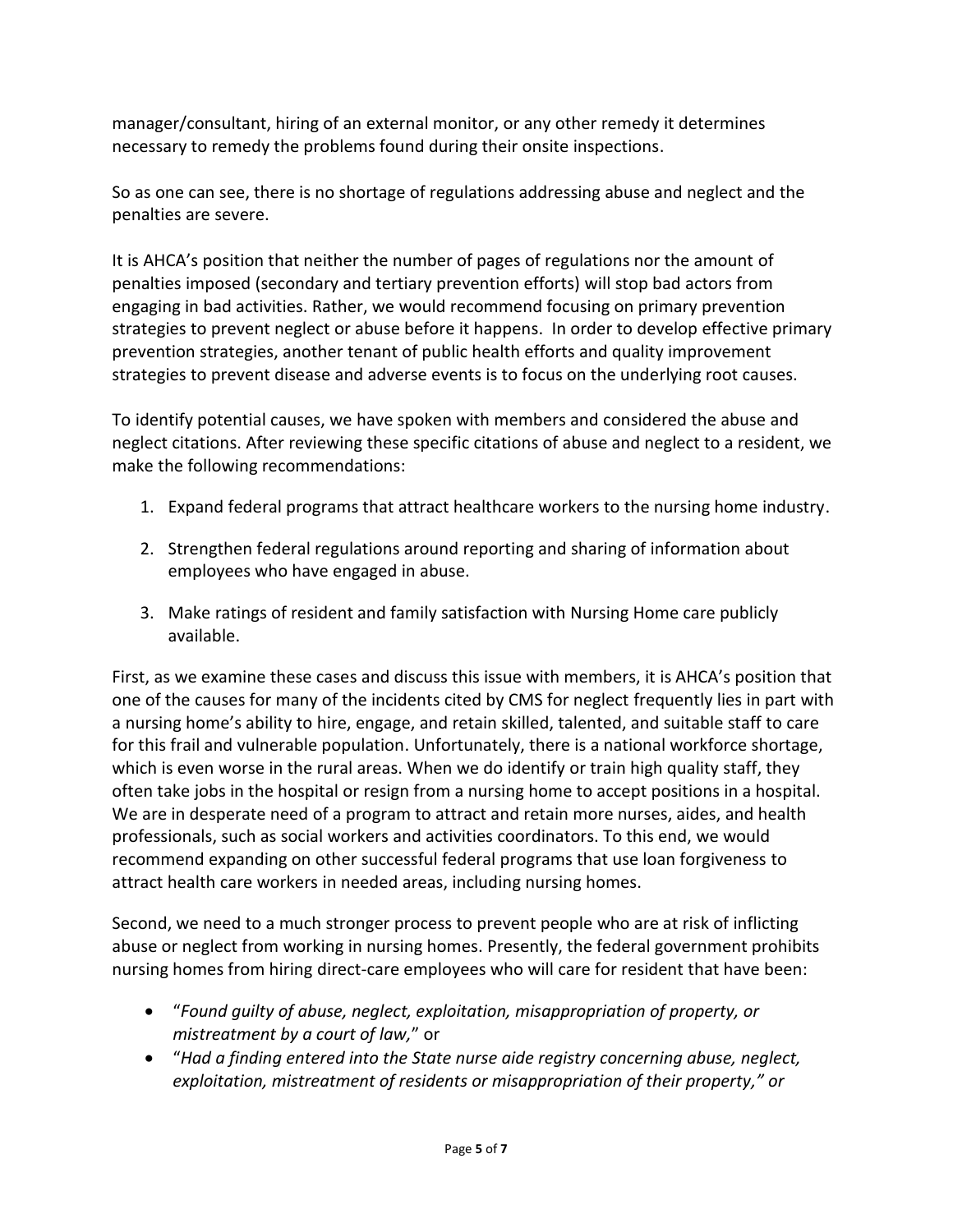*"Have a disciplinary action in effect against his or her professional license by a state licensure body as a result of a finding of abuse, neglect, exploitation, mistreatment of residents or misappropriation of resident property."*

Currently, CMS, in its guidance to nursing homes, states that "f*acilities must be thorough in their investigations of the histories of prospective staff. In addition to inquiry of the State nurse aide registry or licensing authorities, the facility should check information from previous and/or current employers and make reasonable efforts to uncover information about any past criminal prosecutions."* AHCA strongly supports this guidance.

Additionally, states can require nursing homes to complete a criminal background check on employees prior to hiring. Many providers also choose to implement more stringent hiring policies than what is mandated by law. In this regard, AHCA routinely advises members on best practices and model policies for employee background screening. After all, the safety and security of patients, residents, and families begins with recruiting staff of the highest integrity. However, we hear from members across the country repeatedly that this is one of the most difficult challenge they face.

In addition to checking state registries, CMS also requires facilities to *"report to the State nurse aide registry or licensing authorities any knowledge it has of actions by a court of law against an employee, which would indicate unfitness for service as a nurse aide or other facility staff."* However, this is only required staff found unfit by a court of law. The court systems take time, and other actions are not reported.

In addition, when a negligent staff member moves to another state, their history of abuse or neglect does not consistently make it into the next state's registry. AHCA proposes that to ameliorate this situation, nursing homes require easier access to and participation in the national practitioner data bank maintained by the Health Resource and Services Administration (HRSA). This data bank currently collects information from hospitals, health plans, and state licensing boards for all health care professionals, including any terminations by providers who participate in the data bank. It is AHCA's position that the national practitioner data bank must be available to all Medicare and Medicaid certified providers for the purposes of background checks of prospective employees. This will significantly improve the profession's ability to root out bad actors before they are hired.

Third, AHCA strongly supports a mechanism for public reporting on resident and family satisfaction. Nursing homes are the only sector without a CMS reporting requirement on satisfaction. Making consumer satisfaction information available to families and future residents will go a long way toward enhancing transparency regarding the operation of a nursing home. Often, staff involved in abuse and neglect were identified early on as being "rough" or "difficult" with residents. Having the resident's and families report their satisfaction with the care and staff can help detect concerns to avoid tragic events like those described today.